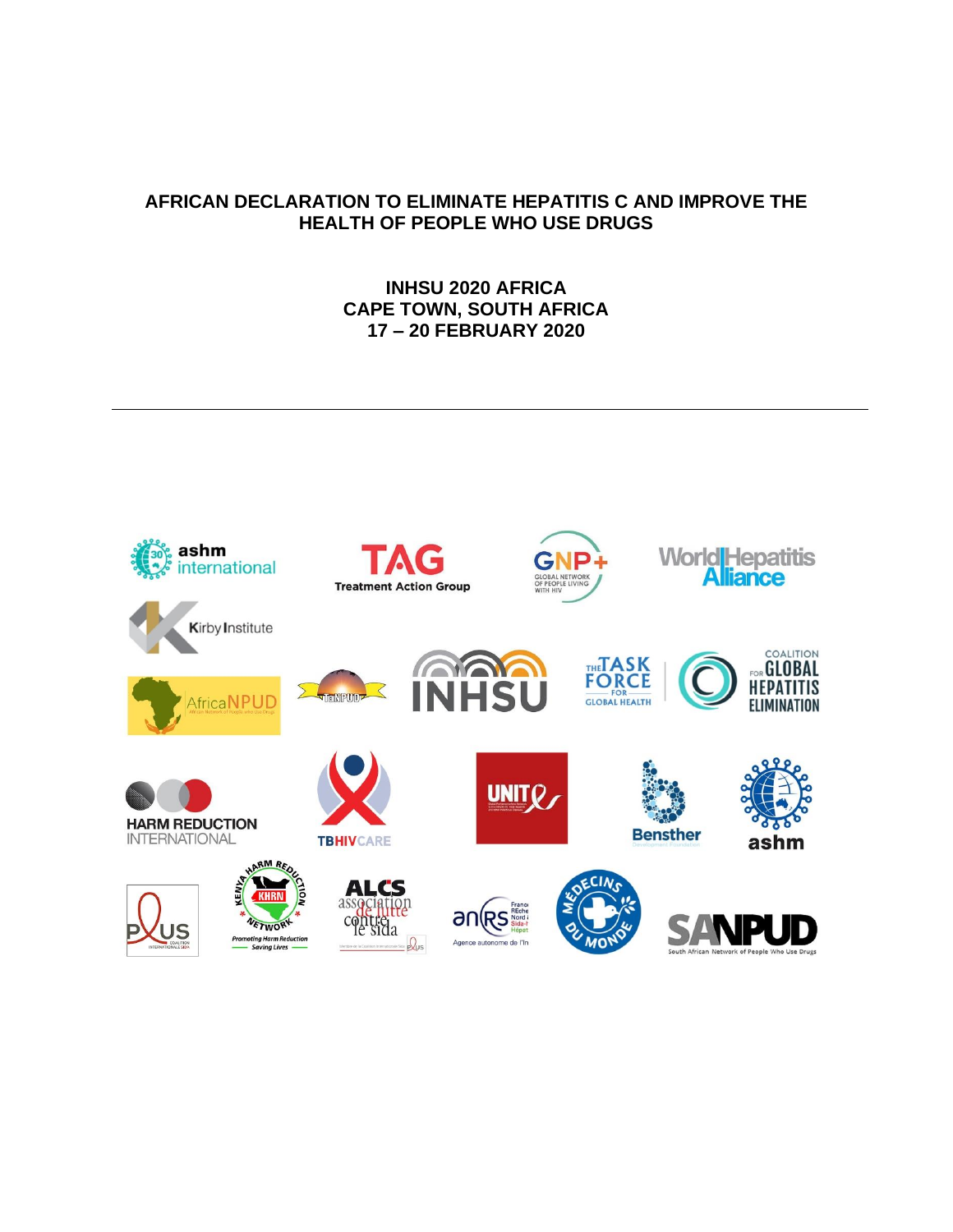## Cape Town, South Africa, 20 February 2020

We, the community of people working to eliminate hepatitis C in the African region express alarm regarding the increasing impact of drug use, hepatitis C, and other viral co-infections (including HIV and hepatitis B) on the health and well-being of people who use drugs and the limited access to evidence-based services effective for the prevention, diagnosis and treatment of hepatitis C infection and for improving the health of people who use drugs.

We are a community that includes people living with viral hepatitis, people who use drugs, advocates, health care providers, programme managers, harm reduction experts, researchers, and policy-makers.

In the African region and globally, we recognize that morbidity and mortality due to hepatitis C infection continue to rise<sup>1</sup>. We acknowledge that people who use or inject drugs represent a priority population, given the high prevalence and incidence of hepatitis C infection. This is a failure of a commitment to harm reduction. This sees people who inject drugs unable to access injecting equipment, and unable to access opioid agonist therapy (e.g. methadone and buprenorphine) despite the evidence that methadone or buprenorphine is effective for the prevention of hepatitis C and HIV infection<sup>2-6</sup>. Further, mathematical modelling has demonstrated that increasing access to opioid agonist therapy, improving retention to opioid agonist therapy, and providing opioid agonist threapy in prison could avert considerable deaths related to HIV, hepatitis C, and drug overdose<sup>7</sup>. This limited action means that not only are we missing the opportunity to cure and prevent hepatitic C infection, we are missing the opportunity to repond to other health issues for people who inject drugs, including preventing HIV infection<sup>2-6</sup>.

We highlight the challenges facing people who use drugs in the African region, including the issues of co-infection with hepatitis B and HIV. We draw attention to the vulnerabilities of women who use drugs, particularly women who are pregnant or may become pregnant. These include the issues of co-infection, mother to child transmission and the impacts of discrimination and stigma around parenting and access to appropriate health care.

We highlight the evidence that shows that the coverage of needle and syringe programmes and opioid agonist therapy vary substantially globally, and the African region is no different. We shine a light on the reality that in most countries, harm reduction coverage is well below the World Health Organization recommended levels, with less than 1% of people who inject drugs living in countries with high coverage of both services<sup>8</sup>. Access to services to prevent hepatitis C is a human right and has significant public health benefits.

We congratulate the innovation that has seen the development of direct-acting antiviral therapies that cure >95% of people with hepatitis  $C^{9,10}$ . This scientific advance has brought considerable optimism to people living with hepatitis C and people working in the field. We congratulate United Nations Member States to include hepatitis as a target of the Sustainable Development Goals, and the World Health Organization for setting viral hepatitis elimination as the goal of its first Global Health Sector Strategy on Viral Hepatitis<sup>11</sup>.

We recognise the Sustainable Development Goals that include a commitment to health and wellbeing. We affirm the WHO targets to eliminate hepatitis C by 2030 (from 2015 levels) that set targets including<sup>11</sup>:

- reducing new hepatitis C infections by 90%
- reducing the number of hepatitis C deaths by 65%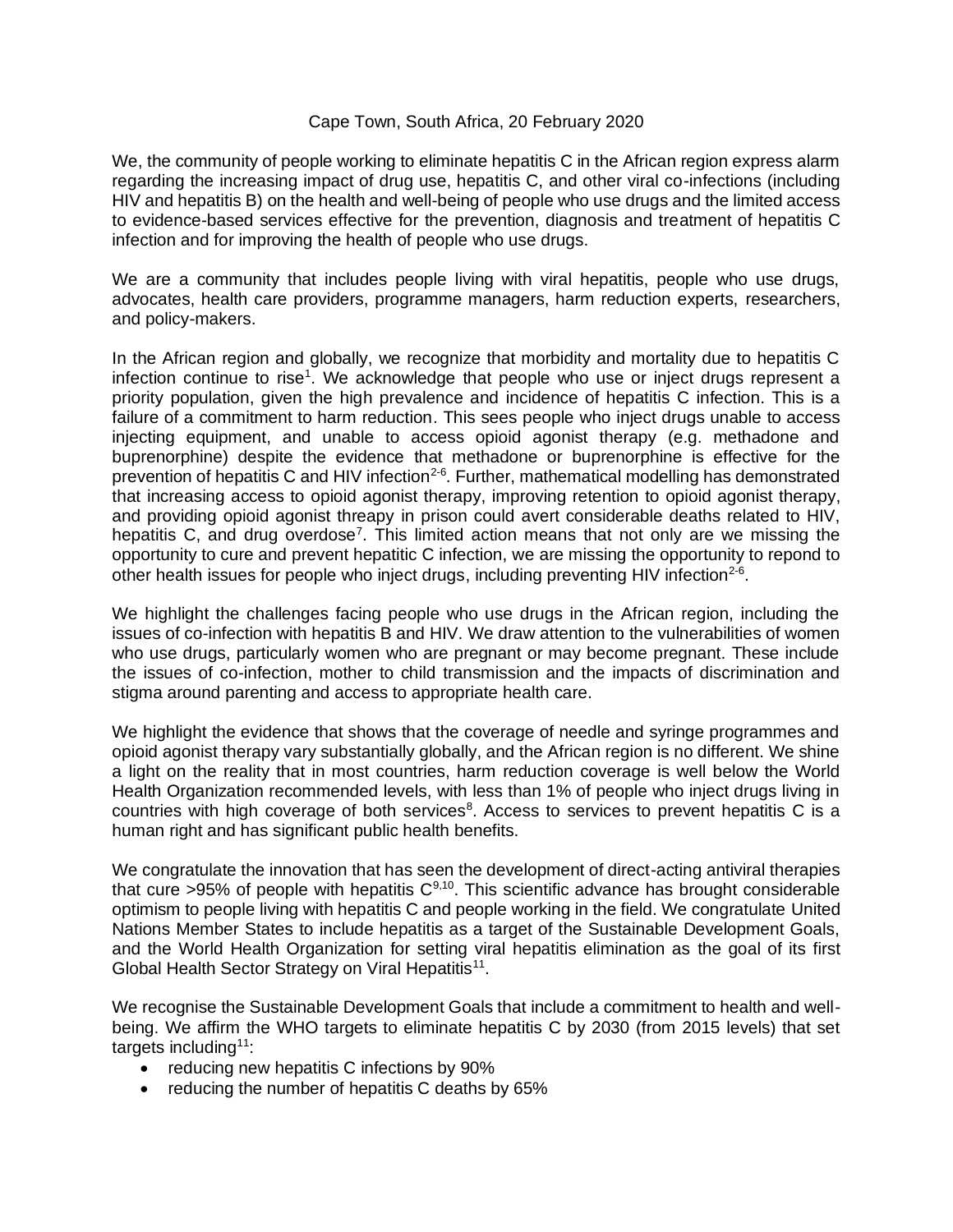- increasing the number of sterile syringe/needles distributed for people who inject drugs from 20 to 300 per person per year
- increasing hepatitis C diagnoses from <5% to 90%
- increasing the number of eligible persons receiving HCV treatment from <1% to 80%.

We call for these goals to be applied equitably to all affected populations including people who use drugs across all global regions, with priority given to priority populations in low and middleincome settings, including the African region. We ask the global community to recognise that these targets will not be achieved without increased focus and funding and support the work to achieve these goals in the African region.

We highlight the reality that testing and treatment for hepatitis C among people who use or inject drugs remains suboptimal globally<sup>12-15</sup>. Some countries continue to restrict access to hepatitis C therapies for people who have recently used drugs<sup>16,17</sup> based on unfounded concerns of poor response to therapy and risk of hepatitis C reinfection. This is despite evidence that direct-acting antiviral therapy for hepatitis C infection is effective among people with recent or ongoing drug use<sup>18</sup>. The rate of hepatitis C reinfection among people who inject drugs is low<sup>19</sup>, but the availability of opioid agonist therapy and needle-syringe programmes will be critical to reduce the risk of reinfection. There is no scientific evidence to deny people who use drugs access to a cure for hepatitis C.

We highlight the evidence that has proven that access to interventions such as low-threshold needle and syringe programmes, opioid agonist therapy, and hepatitis C treatment are essential to reduce hepatitis C incidence and prevalence among people who use drugs $4,5$ . We once again bring attention to the consistent evidence that demonstrates that supervised drug consumption facilities also mitigate overdose-related harms and unsafe drug use behaviours, and may facilitate uptake of other health services, such as hepatitis C testing and treatment, among people who use drugs<sup>20</sup>. We highlight the vital role of civil society to contribute to the efforts to eliminate hepatitis C, and the importance of involving people who use drugs in the efforts to provide appropriate hepatitis C prevention, treatment, care and support.

We congratulate and support the Ministers of Health of the African Union Member States for the drafting of the Cairo Declaration on Viral Hepatitis in Africa, reviewing the progress and challenges on Viral Hepatitis prevention and control in Africa<sup>21</sup>. The declaration commits Ministers to government leadership, implementation of hepatitis programs, developing budgeted national plans, integration of viral hepatis care into existing services, raising awareness, ensuring access to hepatitis prevention and treatment services (including comprehensive care for key populations, including people who inject drugs), accelerate access to new diagnostics and medicines.

We also congratulate African Member states on the adoption of the African Union Plan of Action on Drug Control and Crime Prevention 2019-2023. This recognizes the war on drugs has failed and supports alternatives to crime and punishment.

We, the community of people working to eliminate hepatitis C in the African region, bring our support to the United Nations and African Union Member States working towards the goal of eliminating viral hepatitis by 2030 We call on African political leaders and all global partners to strive towards eliminating hepatitis C infection as a public health threat by 2030 among people who use drugs by achieving the following actions<sup>22</sup>.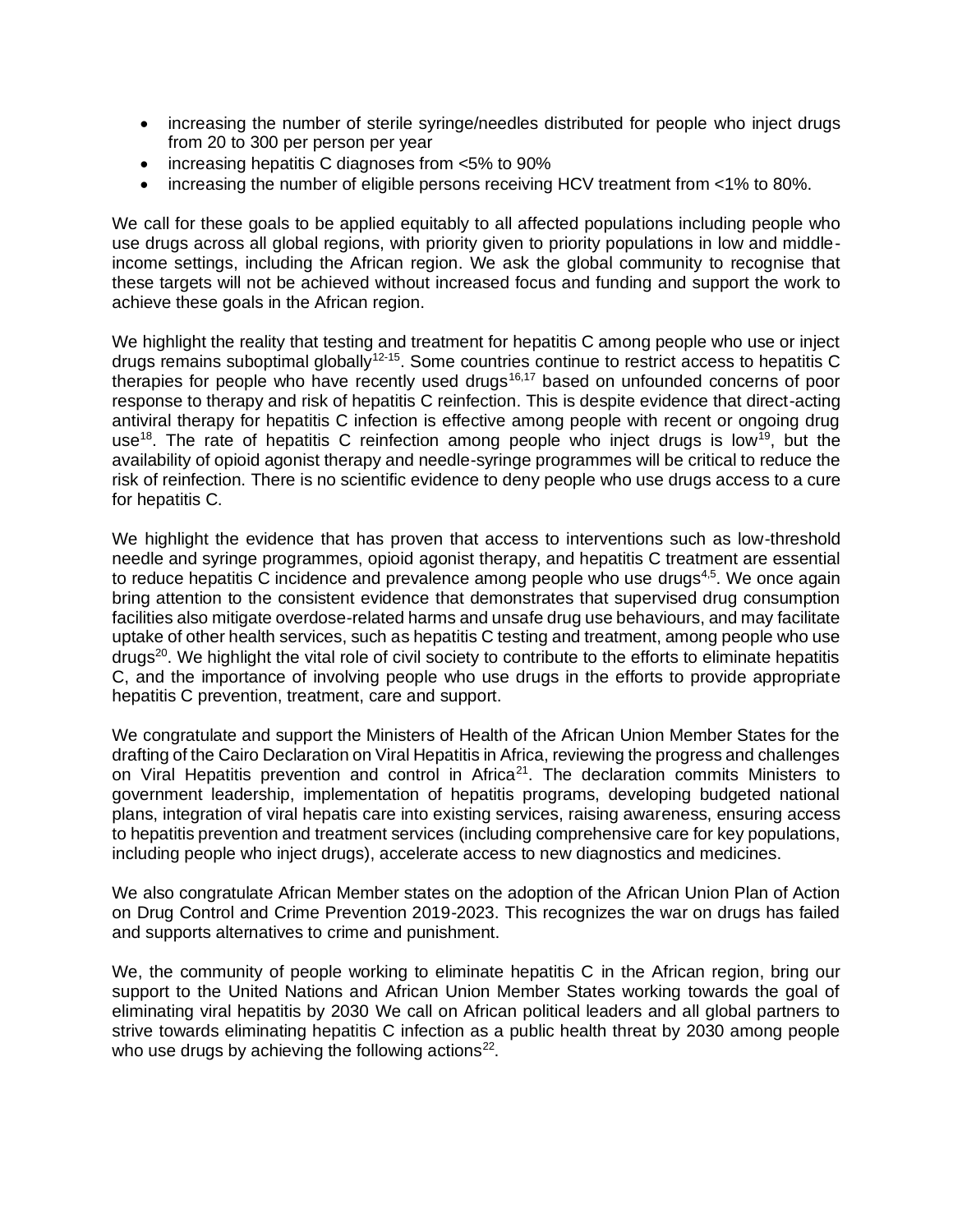**1. Scaling up harm reduction services** – Governments and funders must improve access to harm reduction services and overdose prevention services (e.g. naloxone) by increasing financial support of harm reduction services and protecting funding for programmes;

**2. Making health services accessible for people who use drugs –** Health services must be made available, accessible and acceptable to people who use drugs, based on the principles of medical ethics, avoidance of stigma, non-discrimination and the right to health $^{23}$ . Recent or ongoing drug use should not be a criterion for access to or reimbursement of hepatitis C therapies. Programs already providing services for people who use or inject drugs (e.g. HIV services, drug treatment services, primary care services, harm reduction services, supervised drug consumption facilities, prisons, pharmacies, and homelessness settings) should provide services for hepatitis C. Health responses must be integrated with the holistic health needs for people who use drugs. Highly marginalized groups including women who use drugs should be provided with tailored and specific services that meet their needs, and the needs of their children.

**3. Supporting community empowerment and community-based programmes** – Programmes must implement interventions to enhance community empowerment and promote involvement in particular for people who use drugs $^{23,24}$ . People who use drugs must be included in efforts to strengthen health systems and shift tasks in scaling up hepatitis C testing and treatment services. Governments and funders must also improve access to peer-based and community-based programmes designed by, led by and for people who use drugs by increasing financial support and protecting funding for such programmes;

**4. Improving access to affordable diagnostics and medicines –** The affected community, advocates, researchers, health care providers, programme managers, harm reduction experts, researchers, the funders, and policy-makers must work together to negotiate better prices for diagnostics and treatments and work towards broadened access;

**5. Eliminating stigma, discrimination, and violence –** The affected community, advocates, researchers, health care providers, programme managers, harm reduction experts, researchers, funders, and policy-makers must work together to eliminate stigma, discrimination and violence against people who use drugs;

**6. Reforming drug policies** – In line with the commitment to ensure drug policies improve the health, safety, security and socio-economic well-being of people that is contained in the African Union Plan on Drug Control and Crime Prevention 2019-2023, countries must urgently consider drug policy reforms. This includes the decriminalization of drug use and/or possession; developing policies and laws that decriminalize the use or possession of sterile needles/syringes (thereby permitting needle and syringe programmes); and reducing barriers to, and stigma around the delivery of opioid agonist therapy and overdose prevention (e.g. naloxone) in the community and in prison. These drug policy reforms would potentially reduce incarceration and transmission of hepatitis C and HIV related to the sharing of unsterile needles and syringes (which are rarely available in prisons). This would be facilitated by a regional framework for the African Union; and

**7. Enhanced funding for harm reduction approaches and hepatitis C elimination efforts –** Government and global donors need to provide funding for national programmes to eliminate hepatitis C in line with the WHO goal they have all adopted. This would also be facilitated by a regional framework for the African Union. Governments at all levels need to introduce sustainable funding models to support these efforts.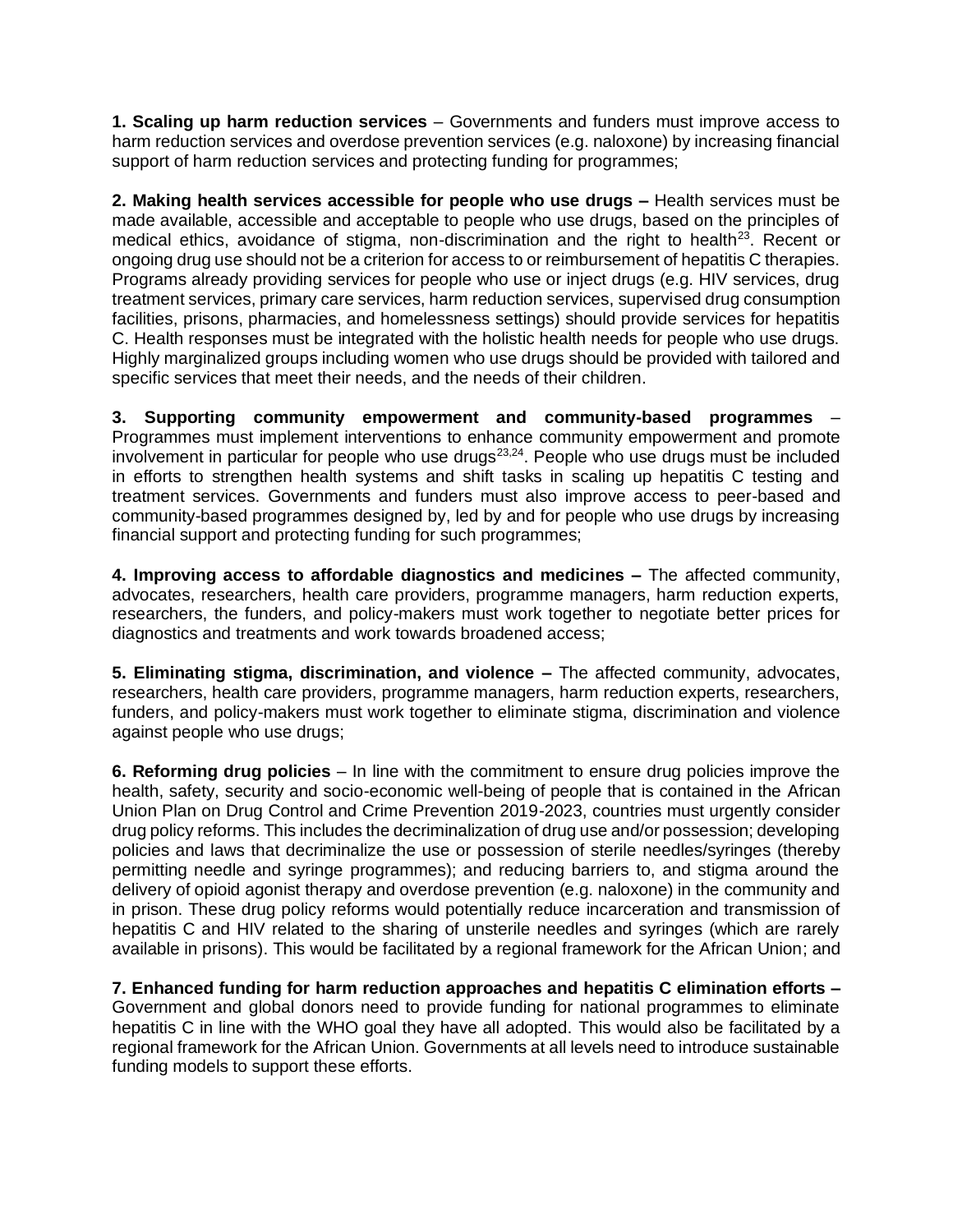The ambitious targets for hepatitis C elimination set by the World Health Organization are achievable, but will require a community that includes people living with viral hepatitis, people who use drugs, advocates, health care providers, programme managers, harm reduction experts, researchers, and policy-makers around the world to work together to make this happen.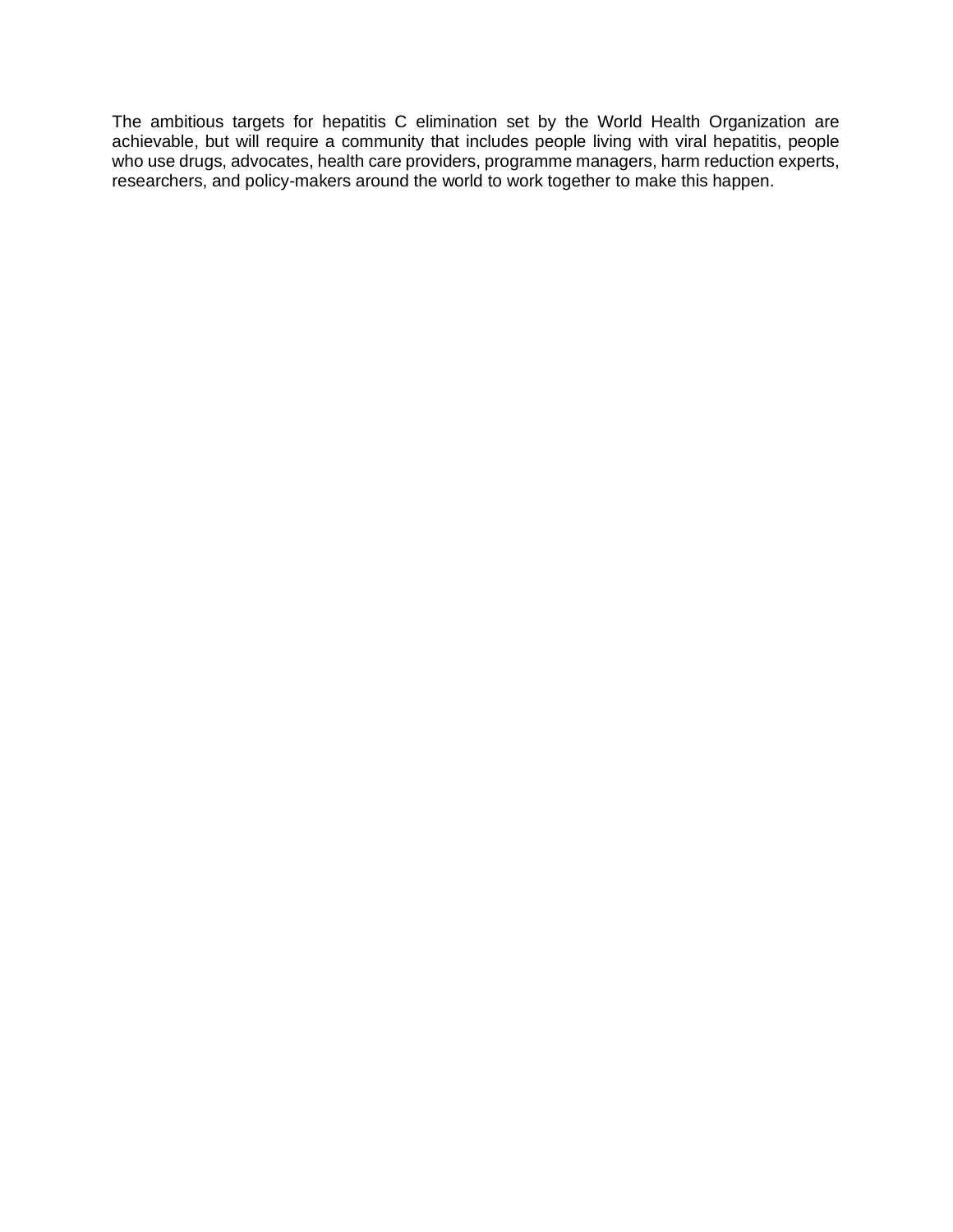## **References**

1. Stanaway JD, Flaxman AD, Naghavi M, et al. The global burden of viral hepatitis from 1990 to 2013: findings from the Global Burden of Disease Study 2013. *Lancet* 2016; **388**(10049): 1081- 8.

2. MacArthur GJ, van Velzen E, Palmateer N, et al. Interventions to prevent HIV and Hepatitis C in people who inject drugs: a review of reviews to assess evidence of effectiveness. *Int J Drug Policy* 2014; **25**(1): 34-52.

3. Degenhardt L, Mathers B, Vickerman P, Rhodes T, Latkin C, Hickman M. Prevention of HIV infection for people who inject drugs: why individual, structural, and combination approaches are needed. *Lancet* 2010; **376**(9737): 285-301.

4. Hagan H, Pouget ER, Des Jarlais DC. A systematic review and meta-analysis of interventions to prevent hepatitis C virus infection in people who inject drugs. *The Journal of infectious diseases* 2011; **204**(1): 74-83.

5. Platt L, Reed J, Minozzi S, et al. Effectiveness of needle/syringe programmes and opiate substitution therapy in preventing HCV transmission among people who inject drugs. *The Cochrane database of systematic reviews* 2016; **2016**(1).

6. Aspinall EJ, Nambiar D, Goldberg DJ, et al. Are needle and syringe programmes associated with a reduction in HIV transmission among people who inject drugs: a systematic review and meta-analysis. *International journal of epidemiology* 2014; **43**(1): 235-48.

7. Degenhardt L, Grebely J, Stone J, et al. Global patterns of opioid use and dependence: harms to populations, interventions, and future action. *Lancet* 2019; **394**(10208): 1560-79.

8. Larney S, Peacock A, Leung J, et al. Global, regional, and country-level coverage of interventions to prevent and manage HIV and hepatitis C among people who inject drugs: a systematic review. *Lancet Glob Health* 2017; **5**(12): e1208-e20.

9. Dore GJ, Feld JJ. Hepatitis C virus therapeutic development: in pursuit of "perfectovir". *Clinical infectious diseases : an official publication of the Infectious Diseases Society of America* 2015; **60**(12): 1829-36.

10. Falade-Nwulia O, Suarez-Cuervo C, Nelson DR, Fried MW, Segal JB, Sulkowski MS. Oral Direct-Acting Agent Therapy for Hepatitis C Virus Infection: A Systematic Review. *Ann Intern Med* 2017; **166**(9): 637-48.

11. WHO. Global health sector strategy on viral hepatitis 2016-2021. 2017. [http://apps.who.int/iris/bitstream/10665/246177/1/WHO-HIV-2016.06-eng.pdf?ua=1](about:blank) (accessed June 5, 2017.

12. Saraswat V, Norris S, de Knegt RJ, et al. Historical epidemiology of hepatitis C virus (HCV) in select countries - volume 2. *Journal of viral hepatitis* 2015; **22 Suppl 1**: 6-25.

13. Liakina V, Hamid S, Tanaka J, et al. Historical epidemiology of hepatitis C virus (HCV) in select countries - volume 3. *Journal of viral hepatitis* 2015; **22 Suppl 4**: 4-20.

14. Bruggmann P, Berg T, Ovrehus AL, et al. Historical epidemiology of hepatitis C virus (HCV) in selected countries. *Journal of viral hepatitis* 2014; **21 Suppl 1**: 5-33.

15. Lazarus JV, Sperle I, Spina A, Rockstroh JK. Are the testing needs of key European populations affected by hepatitis B and hepatitis C being addressed? A scoping review of testing studies in Europe. *Croatian medical journal* 2016; **57**(5): 442-56.

16. Barua S, Greenwald R, Grebely J, Dore GJ, Swan T, Taylor LE. Restrictions for Medicaid Reimbursement of Sofosbuvir for the Treatment of Hepatitis C Virus Infection in the United States. *Annals of internal medicine* 2015; **163**(3): 215-23.

17. Marshall AD, Cunningham EB, Nielsen S, et al. Restrictions for reimbursement of interferonfree direct-acting antiviral drugs for HCV infection in Europe. *Lancet Gastroenterol Hepatol* 2018; **3**(2): 125-33.

18. Hajarizadeh B, Cunningham EB, Reid H, Law M, Dore GJ, Grebely J. Direct-acting antiviral treatment for hepatitis C among people who use or inject drugs: a systematic review and metaanalysis. *Lancet Gastroenterol Hepatol* 2018; **3**(11): 754-67.